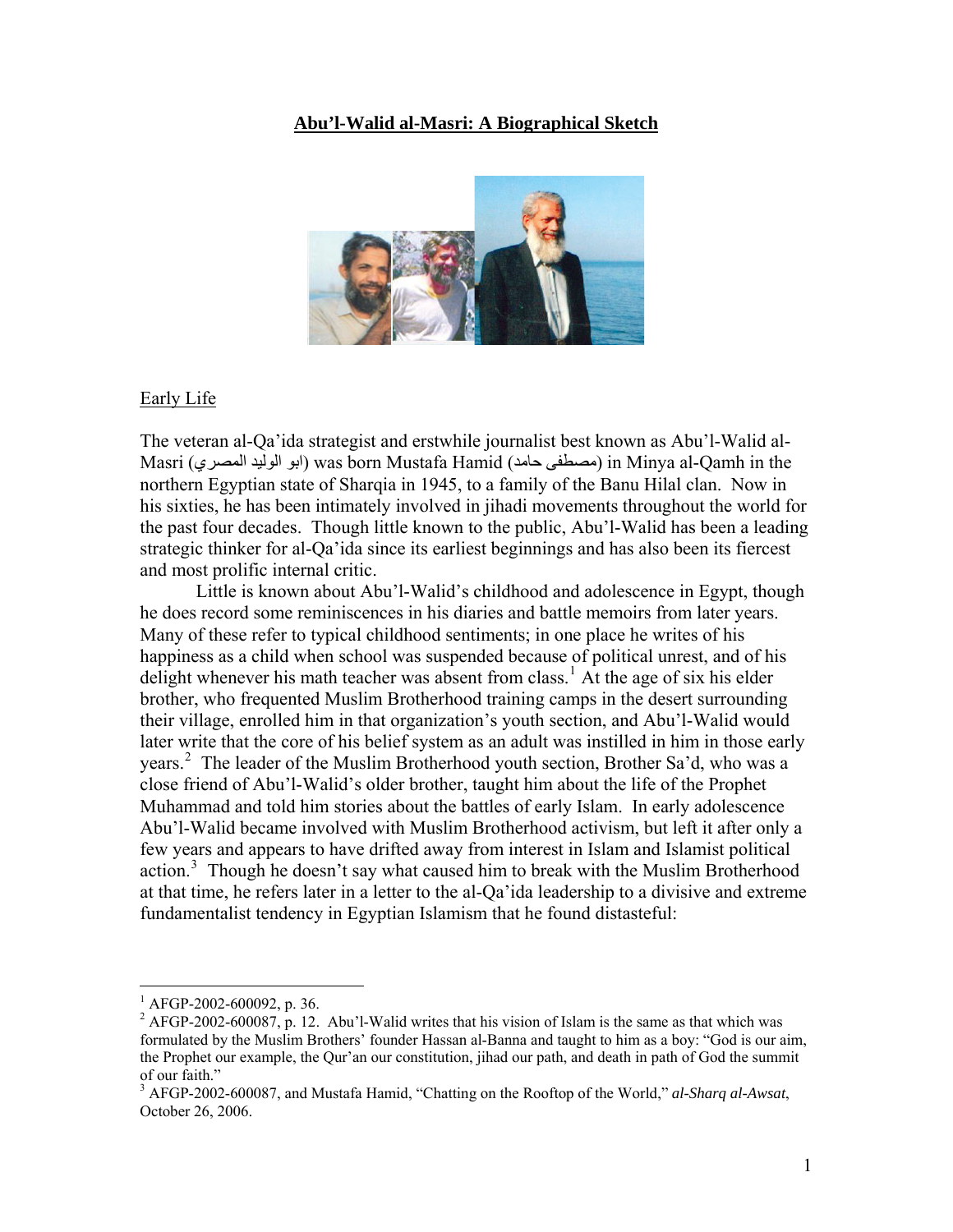What happened to us in Egypt was that different organizations formed for Upper and Lower Egypt – I even heard about specific organizations for neighborhoods. These organizations would start out around a "fatwa section," i.e., some genius suffering from juridical diarrhea who deemed himself capable of resolving any issue in heaven or earth. $4$ 

Abu'l-Walid recalls that on Egypt's Teachers' Day holiday in December of 1960 he went with his class from his junior high school to hear an address by Zahir Shah, the former king of Afghanistan, at Cairo University. He writes that the speech was so boring that the assembled students heckled and ridiculed the king, to the extent that the king was unable to finish his address, and that he and his class were nearly expelled from school for their disruptive behavior.<sup>[5](#page-1-1)</sup> It was his first real exposure to Afghanistan, and at the time he considered it an insignificant backwater.

 Abu'l-Walid went on to attend the University of Alexandria in southern Egypt, where he earned a degree in mechanical engineering in  $1969$  $1969$  $1969$ <sup>6</sup>. Around the same time he married his wife Wafa'; their first child was a son – Walid – and they went on to have five other children.<sup>[7](#page-1-3)</sup> After witnessing the many defeats and reverses weathered by the Muslim Brotherhood and other Islamist groups in the early 1970s Abu'l-Walid felt increasingly estranged from Islam and says that he found his personal beliefs tending towards Marxism.<sup>[8](#page-1-4)</sup> At some point prior to 1975 Abu'l-Walid moved to Kuwait and then Abu Dhabi, ultimately working in the latter as a reporter. According to his cousin and sister-in-law Safiyah al-Shami, who gave an interview to *al-Sharq al-Awsat* in February of 2007, Abu'l-Walid also worked as a Mercedes Benz mechanic in Kuwait and later owned an auto repair shop in Abu Dhabi. His primary interest was in journalism, however, and he would continue to work in that capacity until his alleged arrest in Iran.

## Radicalization and Jihad in Lebanon

In 1975, while living in Abu Dhabi, Abu'l-Walid had a conversion experience and began to seek out Islamist groups. He writes that his return "to the shores of Islam" was occasioned by thinking about the Arab-Israeli war of 1967. In the next few years he twice made the pilgrimage to Mecca and actively sought out representatives of the Muslim Brotherhood and Palestinian Islamic Jihad in Abu Dhabi, though for a while he was unable to make any such contacts. <sup>[9](#page-1-5)</sup> When a group from Tablighi Jama'at visited his

<span id="page-1-1"></span> $\frac{1}{5}$  AFGP-2002-600087, and Hamid, "Chatting," October 27, 2006.

<span id="page-1-0"></span><sup>4</sup> AFGP-2002-600053, p. 31. Abu'l-Walid would struggle against extreme *shari'a* legalism throughout his career as a jihadi leader. In 1994 he wrote in a personal memoir, "I still don't understand why tactical measures on the battlefield or the strategic plans of army commanders need *shari'a* proof-texts attesting to their correctness, so long as such plans or measures do not contravene any well-known tenet of Islamic law" (AFGP-2002-600087, and Hamid, "Chatting," *al-Sharq al-Awsat*, October 26, 2006). 5

<span id="page-1-2"></span><sup>6</sup> Mustafa Hamid (Hashim al-Makki), *Salib fi sama' Qandahar*, p. 3. Downloaded as a PDF file from http://www.4shared.com/file/152201[7](http://www.4shared.com/file/15220171/c1e49341/___.html)1/c1e49341/\_\_\_\_.html (November, 2007).<br><sup>7</sup> Muhammad al-Shafi'i, "Arab Afghan Ideologue Al-Masri, Son-in-Law Sayf-al-Adl said Detained in

<span id="page-1-3"></span>Iran," *al-Sharq al-Awsat*, February 3, 2007. Abu'l-Walid had a further two children with a second, Pakistani wife.

<span id="page-1-5"></span><span id="page-1-4"></span><sup>8</sup> AFGP-2002-600087, p. 13.

<sup>9</sup> AFGP-2002-600087, and Hamid, "Chatting," *al-Sharq al-Awsat*, October 24 and 26, 2006.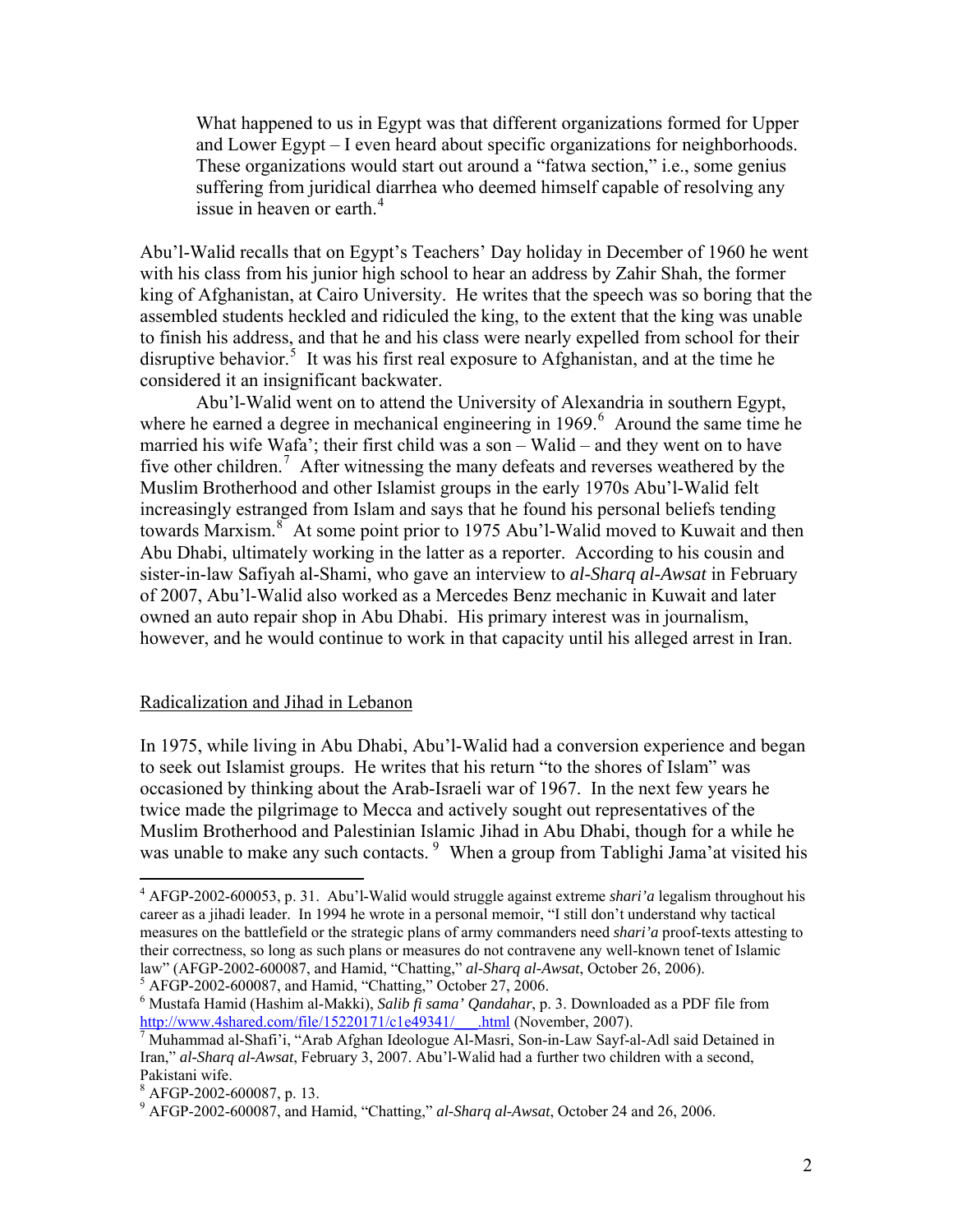mosque he was at first very excited by their call to carry out "jihad" by "traveling in the path of God," and thought that this might have been what he was searching for. He invited the group to his home to hear more but was frustrated to find out that they were calling for a non-violent "jihad" of itinerant preaching and revivalism.<sup>[10](#page-2-0)</sup>

 Soon thereafter Abu'l-Walid was reunited with a childhood friend whom he hadn't seen since junior high school. Referred to in Abu'l-Walid's writings simply as 'Abd al-Rahman, this man was working at the time in one of the Gulf states as an aeronautics engineer and had also recently experienced a renewed interest in Islamic activism; they would become comrades-in-arms for the following decade, until 'Abd al-Rahman was killed fighting the Soviets in Afghanistan. In Abu Dhabi in the late '70s, they joined one another in looking for an outlet for their increasingly radical views. 'Abd al-Rahman, who had begun to study *shari'a* law a few years previously, argued against going to fight alongside the PLO in south Lebanon, since the PLO was full of communists and other non-religious nationalists. They argued back and forth on the issue until a decisive meeting in *circa* 1977 with Shaykh 'Abd al-Badi' Saqr, whom Abu'l-Walid had met once before in Dubai in 1973. The Shaykh had been a personal secretary to Hassan al-Banna, the founder of the Muslim Brotherhood, for ten years, and had fled persecution from the Egyptian government in 1954. He advised Abu'l-Walid to join the jihad in Lebanon, even if the leadership there was largely secular, since jihad was an individual duty and he would perhaps find Islamist comrades in the ranks of Fatah.

In 1978, at the age of 33, Abu'l-Walid joined the Fatah movement of the PLO and fought against Israel in southern Lebanon.<sup>[11](#page-2-1)</sup> He traveled from Abu Dhabi to Beirut with another longtime friend and fellow Egyptian, a man whom Abu'l-Walid only ever refers to as Isma'il and who later died in Afghanistan in the same year as his friend 'Abd al-Rahman. He and Isma'il did not share their plans with the PLO offices in Abu Dhabi and were careful to avoid detection by the Egyptian consular authorities, as the former were believed to have been infiltrated by Israeli intelligence and Egypt was then pursuing peace talks with Israel. At the Syrian-Lebanese border, Abu'l-Walid and the rest of the group he was traveling with were processed by Syrian intelligence; they and their passports were photographed. Nearly ten years later Abu'l-Walid learned that his and Isma'il's names appeared one after the other on a Syrian blacklist of Islamist terrorists.[12](#page-2-2)

Once in Beirut Abu'l-Walid unsuccessfully sought out members of the Muslim Brotherhood working within Fatah, though it was rumored that Yasir Arafat led an Islamist, Brotherhood-linked wing inside Fatah. To his disappointment, the PLO that Abu'l-Walid volunteered with was a "big tent" operation, and in the months that he worked with the organization he met "all kinds of communists and Arab nationalists and Sunni, Shi'i and Druze Muslims. There were people of many nationalities, Islamic, European and even American."[13](#page-2-3) Though he was disappointed in the relative secularism of Fatah and yearned for a more "Islamic" jihadi opposition to Israel, he would later often

<sup>&</sup>lt;sup>10</sup> AFGP-2002-600087, and Hamid, "Chatting," al-Sharq al-Awsat, October 26, 2006.

<span id="page-2-2"></span>

<span id="page-2-1"></span><span id="page-2-0"></span><sup>&</sup>lt;sup>11</sup> AFGP-2002-600087, and Hamid, "Chatting," al-Sharq al-Awsat, October 24, 2006.<br><sup>12</sup> AFGP-2002-600087, p. 17, and Hamid, "Chatting," al-Sharq al-Awsat, October 26, 2006; Abu'l-Walid had this information from relatives of Isma'il's Syrian wife, whom Isma'il married some years after this incident.

<span id="page-2-3"></span><sup>13</sup> AFGP-2002-600087, and Hamid, "Chatting," *al-Sharq al-Awsat*, October 26, 2006.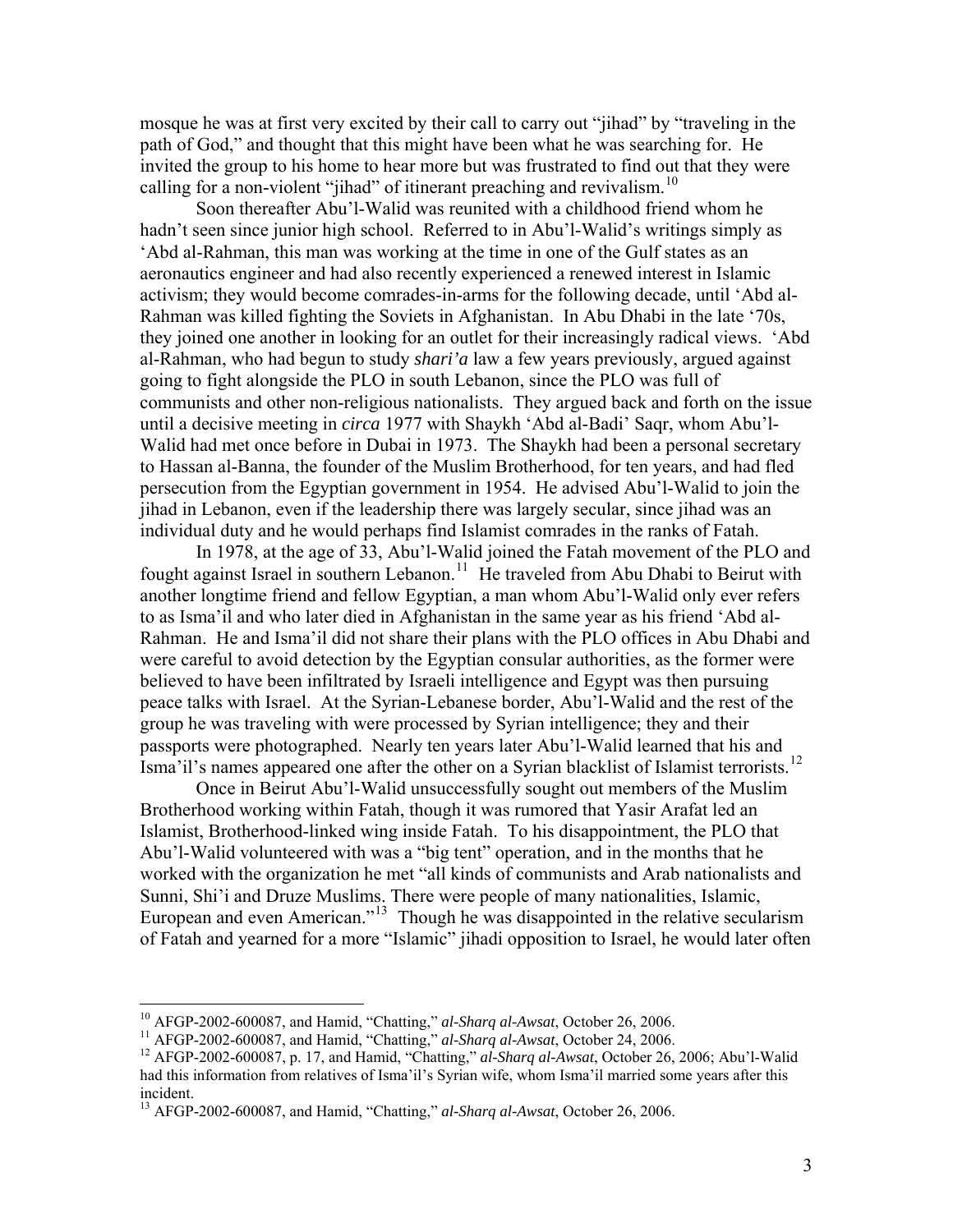remark in his writings how much better organized and efficient were the Palestinian groups compared to the mujahidin organizations in Afghanistan, including al-Qa'ida.<sup>[14](#page-3-0)</sup>

After a brief period in Beirut Abu'l-Walid and Isma'il were sent to a training camp in the al-Damur village in southern Lebanon. There for the first time they found Fatah volunteers taking part in prayer gatherings and discussing jihad in religious terms. Abu'l-Walid was very encouraged by this and thought to settle in the area and bring his family there from Abu Dhabi. However, one morning a fight broke out between two of the volunteers and during the brawl one of the men uttered what Abu'l-Walid regarded as blasphemous curses against god. He felt it was his religious duty to kill the man on the spot, but instead Abu'l-Walid restrained himself and immediately packed up and returned to Abu Dhabi.<sup>[15](#page-3-1)</sup> Upon his return from Lebanon Abu'l-Walid ceased working as a mechanic and got a job as a reporter for *al-Fajr*, a small magazine where he would work off and on for the next six years.<sup>[16](#page-3-2)</sup>

# Fighting and Writing in the Anti-Soviet Jihad, 1979-'89

Back in Abu Dhabi, Abu'l-Walid and Isma'il agreed that their experience with the PLO had not satisfied their ambition for jihad, and they approached representatives of the Muslim Brotherhood in the emirate to find out if there were any Islamist jihadi groups operating in Lebanon that they could join up with. These leaders demurred, however, and said that they were attempting to unite the Muslim Brotherhood movement and did not want to risk a crippling government crackdown before they had managed to consolidate their resources. Though disillusioned by this response, it was not long after this that Abu'l-Walid and Isma'il were introduced to the idea of jihad in Afghanistan.<sup>[17](#page-3-3)</sup>

 The two had begun attending a small mosque in Abu Dhabi in which the imam was a certain Muhammad Tahir, a shaykh from Herat, Afghanistan. Shaykh Tahir and his son, Sayyid Ahmad, told the young Egyptians about their people's recently-born struggle against communism, which also began to receive wide coverage in the international media at this time. In early spring of 1979, Abu'l-Walid met a delegation of mujahidin clerics from Afghanistan's Paktia Province at Shaykh Tahir's mosque, and soon thereafter he and Isma'il began to make arrangements to travel there by that summer. Sayyid Ahmad went to Paktia later that spring and returned with pictures and letters of invitation from Jalaluddin Haqqani, the mujahidin leader who was then the second-in-command in Yunus Khalis' Hezb-e Islami organization. Thus began Abu'l-Walid's long-standing relationship with Haqqani, a leader about whom Abu'l-Walid writes with obvious admiration and with whom he eventually developed a close friendship. $18$ 

 Abu'l-Walid left for Afghanistan via Pakistan in the summer of 1979, traveling with his friend Isma'il and a number of fellow Egyptians that they'd met in Abu Dhabi in the meantime. They flew to Karachi and proceeded to Peshawar and then Miranshah, from whence they were escorted by an Afghan named Muti'allah to Haqqani's location in

<span id="page-3-0"></span><sup>&</sup>lt;sup>14</sup> See, e.g., Hamid, "Chatting," al-Sharq al-Awsat, October 25 and 26, 2006.

<span id="page-3-2"></span><span id="page-3-1"></span><sup>15</sup> AFGP-2002-600087, and Hamid, "Chatting," *al-Sharq al-Awsat*, October 26, 2006.<br><sup>16</sup> AFGP-2002-600087, p. 28.<br><sup>17</sup> AFGP-2002-600087, and Hamid, "Chatting," *al-Sharq al-Awsat*, October 26, 2006.

<span id="page-3-4"></span><span id="page-3-3"></span><sup>&</sup>lt;sup>18</sup> AFGP-2002-600087, and Hamid, "Chatting," *al-Sharq al-Awsat*, October 27, 2006.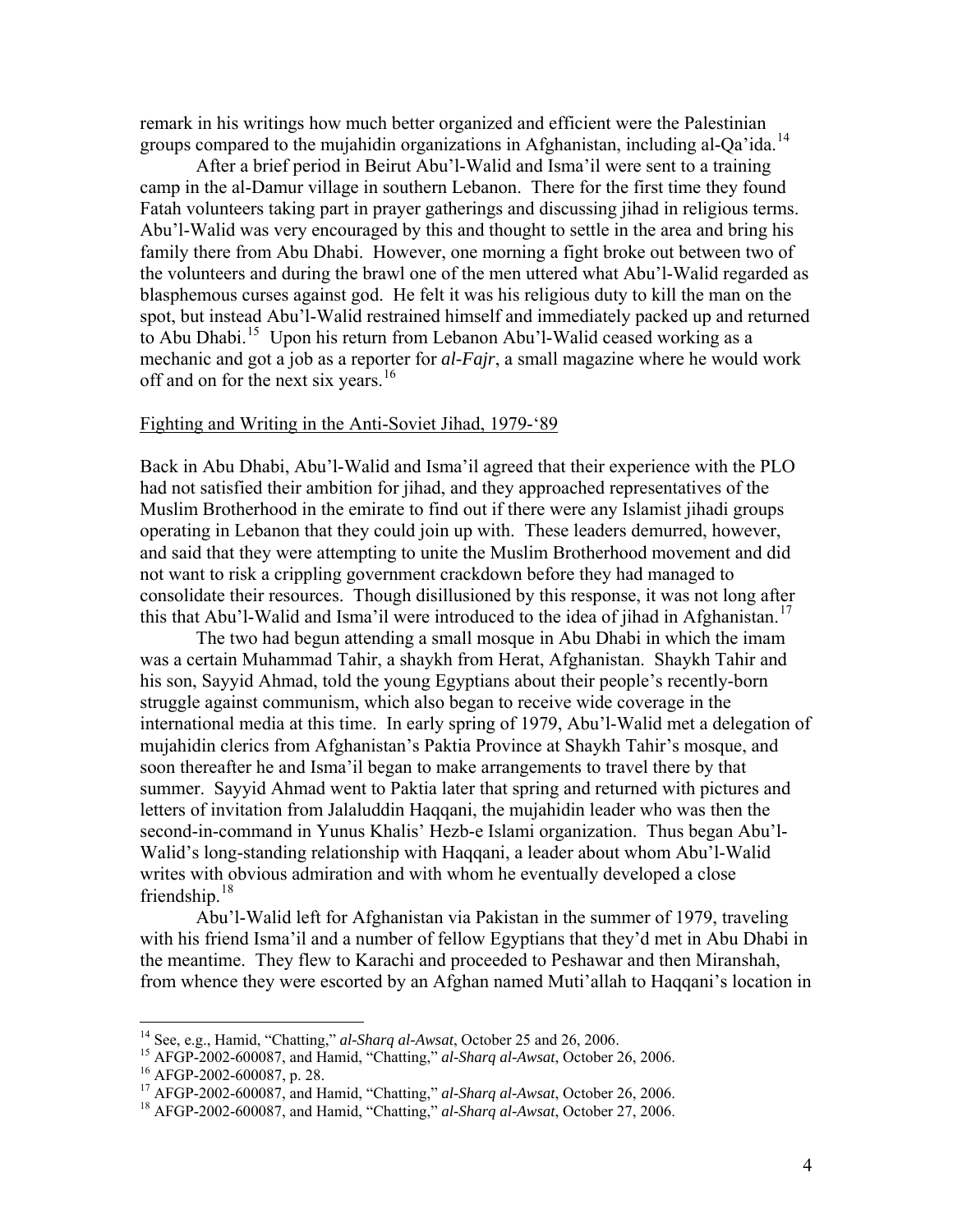Paktia. Abu'l-Walid joined Haqqani's mujahidin forces and would spend much of the next eleven years fighting communist armies in Paktia Province, mostly around the strategically important city of Khost.<sup>[19](#page-4-0)</sup> Having arrived months before the Soviet invasion and given his relatively old age (for an Arab volunteer in Afghanistan), Abu'l-Walid was something of a senior member of the so-called Arab Afghan contingent, and he came to know many of the other leading figures in that milieu over the years, including what would eventually become the entire senior leadership of al-Qa'ida. He also gained a reputation as a skilled and pragmatic strategist and battlefield tactician, and in his writings he quotes and refers to important works on guerrilla warfare, ranging from Mao and Lenin to Sun Tzu's *Art of War*. [20](#page-4-1)

 Throughout the anti-Soviet jihad Abu'l-Walid continued to work as a journalist and also initiated propaganda work for Haqqani's mujahidin group. He was friends with the Arab journalist Basel Muhammad, whom Abu'l-Walid met with several times in Peshawar and Abu Dhabi in the 1980s and '90s.<sup>[21](#page-4-2)</sup> By coincidence Abu'l-Walid met a fellow mujahid in Pakistan who had relatives working at *al-Ittihad*, a United Arab Emirates government-run daily newspaper with a large circulation throughout the Arabic-speaking world, and this man made inquiries on Abu'l-Walid's behalf.<sup>[22](#page-4-3)</sup> Abu'l-Walid began writing for *al-Ittihad* in the early 1980s, though at the beginning he wrote anonymously, since he was technically "on leave" from – but still an employee of – the *al-Fajr* magazine. In 1985 Abu'l-Walid wrote an article for *al-Ittihad* critical of the mujahidin party Ittehad-e Islami, led by 'Abdu'l-Rasul Sayyaf, and according to Abu'l-Walid Sayyaf then sought to have him killed in retaliation.<sup>[23](#page-4-4)</sup> By 1986 Abu'l-Walid reached what he calls the apex of his journalistic career, serving briefly as the director of *al-Ittihad*'s Islamabad bureau.<sup>[24](#page-4-5)</sup> The paper closed its Islamabad offices soon thereafter, following the opening of diplomatic relations between the UAE and the Soviet Union.<sup>[25](#page-4-6)</sup> He continued to write for *al-Ittihad* until 1990, however, and states that most of his submitted pieces were published by the paper. He mentions two exceptions: *al-Ittihad* refused to publish a critical article he wrote on the Afghan mujahidin political parties, in which he included a famous photograph of Ronald Reagan warmly embracing the female Afghan anti-communist activist Nahid Mojadidi; and the paper demurred again in 1986 when Abu'l-Walid wrote about the infamous Battle of Zhawar, in which a massive Soviet force was deployed near Khost and overran the mujahidin base there, which was defended by Haqqani. $^{26}$  $^{26}$  $^{26}$ 

Abu'l-Walid first met 'Abdullah 'Azzam, the de facto spiritual leader of the Arab mujahidin in Afghanistan, in 1984 in Peshawar. Though happy to finally meet an Arab

<span id="page-4-0"></span><sup>&</sup>lt;sup>19</sup> Abu'l-Walid's references to Paktia are to the traditional borders of that province, now known as Loya Paktia ("Greater Paktia"); this area is currently divided into the three administrative districts of Paktia, Khost and Paktika. I follow Abu'l-Walid and use "Paktia" in the sense of Loya Paktia, inclusive of Khost. 20 See, e.g. AFGP-2002-600087, and Hamid, "Chatting," *al-Sharq al-Awsat*, October 29, 2006; and AFPG-2002-600053.

<span id="page-4-2"></span><span id="page-4-1"></span><sup>21</sup> See AFGP-2002-600090, p. 10; AFGP-2002-600092, p. 4; and AFGP-2002-600970, p. 24. Basel Muhammad was working for Radio Abu Dhabi when Abu'l-Walid met him in Peshawar in 1990.<br><sup>22</sup> AFGP-2002-600087, pp. 27f.

<span id="page-4-4"></span><span id="page-4-3"></span><sup>23</sup> AFGP-2002-600087, p. 58.

<span id="page-4-5"></span> $^{24}$  AFGP-2002-600087, p. 28.

<span id="page-4-6"></span><sup>25</sup> AFGP-2002-600087, p. 28; see also John Kifner, "Soviet Heightens Persian Gulf Role," *The New York Times*, February 7, 1987.<br><sup>26</sup> AFGP-2002-600087, p. 28.

<span id="page-4-7"></span>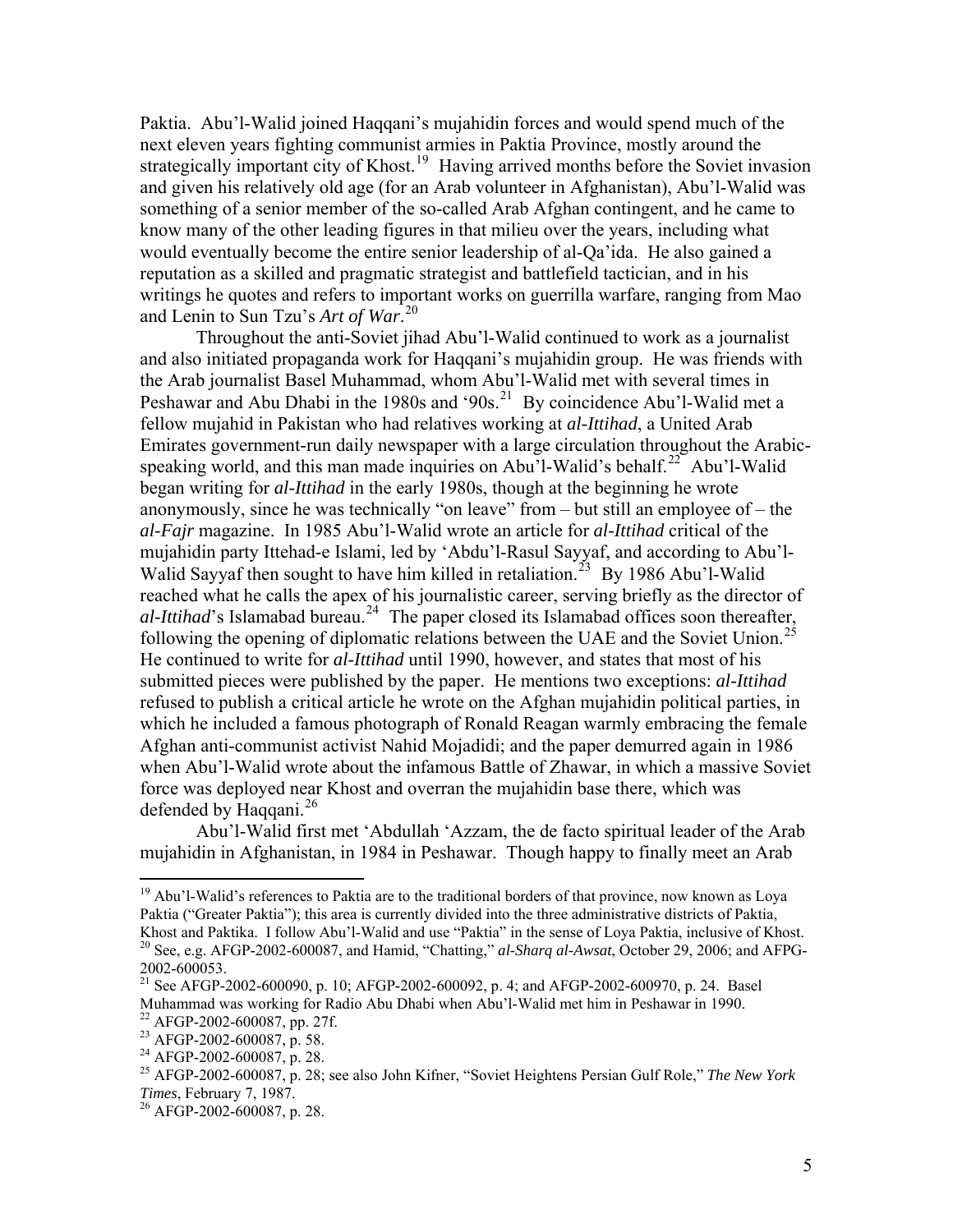mujahid of the same generation in South Asia, Abu'l-Walid did not share many of 'Azzam's views – especially 'Azzam's high opinion of the leaders of the mujahidin political parties – and at times Abu'l-Walid was highly critical of 'Azzam in the reports he wrote for the Gulf press as a "war correspondent." Yet they shared, according to Abu'l-Walid, a mutual respect for one another.<sup>[27](#page-5-0)</sup> Indeed, Abu'l-Walid would later write of 'Azzam's 1989 assassination as one of the greatest setbacks to the Arab Afghan mujahidin.

In May and June of 1985 Abu'l-Walid took part in an attack on the Khost airstrip, along with the future al-Qa'ida leader Abu Hafs al-Masri and Abu'l-Walid's old friend 'Abd al-Rahman.[28](#page-5-1) While leading a later siege of the same airport in 1990, Abu'l-Walid several times records nostalgic reminiscences in his diary about the events of 1985. They had extremely limited supplies and could fire only two rockets at the landing strip in any given day, but this often forced the Soviet supply planes to take off without unloading their supplies. In his later memoirs Abu'l-Walid writes that when he and his fellow mujahidin would return to their camps after firing their rockets on the landing strip they would sing songs and "laugh like children."<sup>[29](#page-5-2)</sup>

Abu'l-Walid writes that in late 1986 the American FIM-92 "Stinger" surface-toair missiles were introduced to the Afghan arena as part of the American military assistance to the mujahidin.<sup>[30](#page-5-3)</sup> He admits that the availability of this weapon dramatically improved the mujahidin's capacity to defend themselves from Soviet air power, but he is vehement in discounting the often-made claim that the Stinger turned the tide of the war against the Soviets, a claim he dismisses as "lies of American propaganda."<sup>[31](#page-5-4)</sup> Abu'l-Walid insists that the truly decisive advantage that the mujahidin's victory hinged upon was their religious faith, which contrasted sharply with the ever-declining morale of the communist troops.[32](#page-5-5) Also in 1986 Abu'l-Walid made a brief visit to Abu Dhabi for the graduations of the children of his cousin and sister-in-law Safiyah al-Shami.<sup>[33](#page-5-6)</sup>

In what would turn out to be an historic contribution to the modern history of jihad, Abu'l-Walid arranged the first meeting between Abu Mus'ab al-Zarqawi and Abu Muhammad al-Maqdisi, the man who would become Zarqawi's mentor while the two were imprisoned together in Jordan in the 1990s. According to an interview given to al-Jazeera in July 2005, Maqdisi first met Zarqawi in Abu'l-Walid's Peshawar home at the end of the anti-Soviet jihad (probably in late 1989); Abu'l-Walid introduced Zarqawi "as a youth who wanted to return to Jordan and devote himself to the call for God."<sup>[34](#page-5-7)</sup> Maqdisi, of course, helped to set Zarqawi on a decidedly less peaceful path.

1

<span id="page-5-0"></span><sup>27</sup> AFGP-2002-600087, and Hamid, "Chatting," *al-Sharq al-Awsat*, October 24, 2006. 28 AFGP-2002-600092, pp. 8, 71.

<span id="page-5-2"></span><span id="page-5-1"></span><sup>&</sup>lt;sup>29</sup> AFGP-2002-600092, p. 71. Abu'l-Walid often romanticizes the early years of the anti-Soviet jihad into an idyllic period, when the jihad was "pure" and not yet sullied by the creation of the mujahidin parties and the influx of money from the U.S. and the Gulf states.<br><sup>30</sup> On the introduction of the Stinger, see Steve Coll, *Ghost Wars* (New York: Penguin, 2004), pp. 149f.

<span id="page-5-3"></span>

<span id="page-5-5"></span>

<span id="page-5-4"></span><sup>&</sup>lt;sup>31</sup> AFPG-2002-600092, and Hamid, "Chatting," al-Sharq al-Awsat, October 29, 2006.<br><sup>32</sup> Abu'l-Walid mentions this "principle" (that jihadis' faith gives them real battlefield advantages) repeatedly in his writings, and is one of the few instances where he contradicts his usual tendency for military pragmatism.<br><sup>33</sup> Shafi'i, "The Story of Abu Walid," *al-Sharq al-Awsat*, February 11, 2007.

<span id="page-5-7"></span><span id="page-5-6"></span><sup>&</sup>lt;sup>34</sup> "Salafi-Jihadi Leader 'Differs' with Al-Zarqawi on Killing Civilians in Iraq," OSC trans. of an Al-Jazeera interview between Yasir Abu Hilala and Abu Muhammad al-Maqdisi, 5 July 2005. An Arabic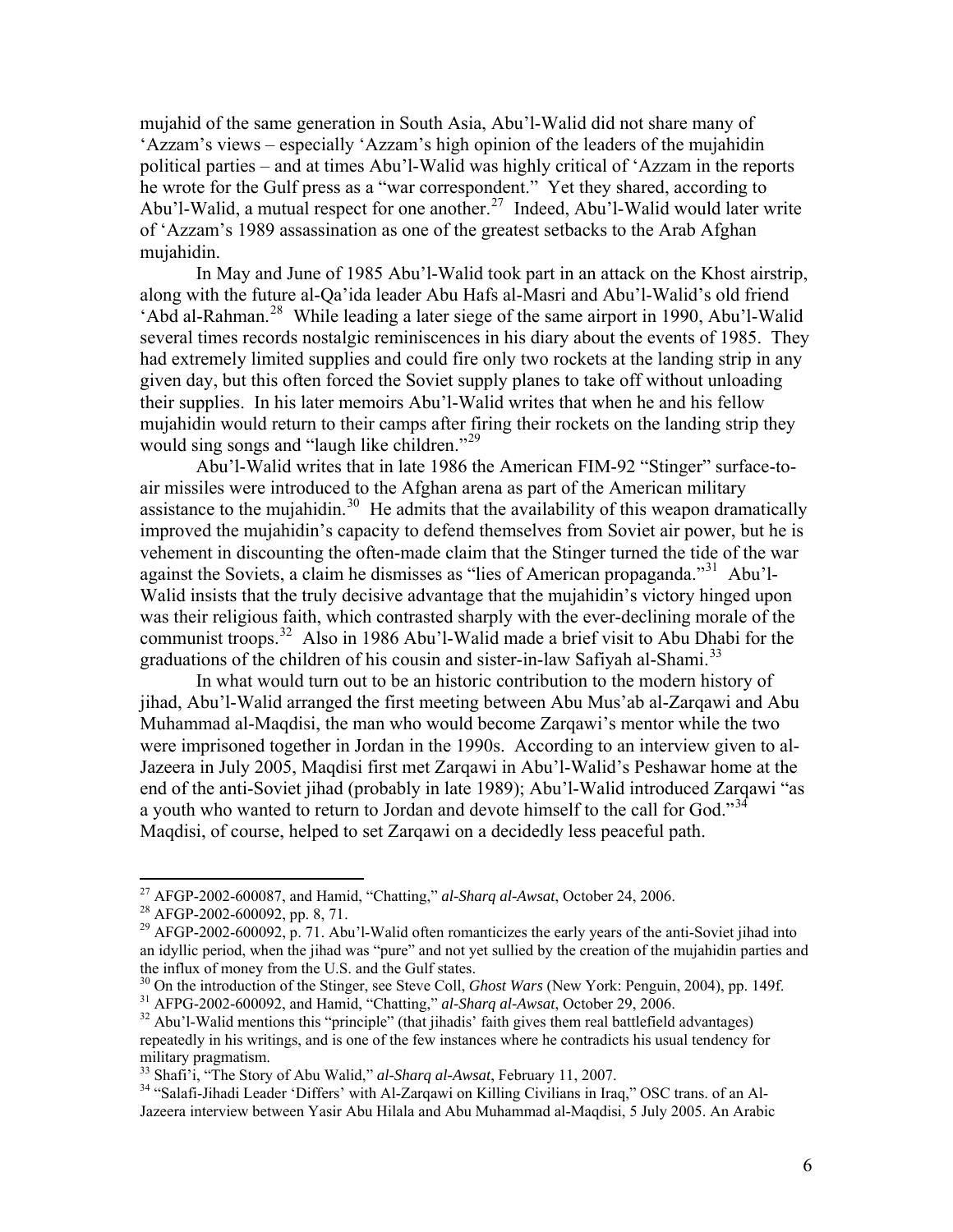## Al-Qa'ida Trainer, Strategist and Critic, 1989-'96

In early spring of 1989 Abu'l-Walid's had his first encounter with Usama bin Ladin, and from the very beginning there was a great deal of friction between the two jihadi leaders. Bin Ladin, along with his lieutenants Abu Hafs al-Masri and Abu 'Ubayda al-Banshiri, had emerged as the military leader of the disastrous spring attack on Jalalabad, a city in eastern Afghanistan held by the communist forces. Abu'l-Walid was strongly opposed to this attack, which was staged out of Pakistan and which Abu'l-Walid believed was being orchestrated by the CIA and the ISI, Pakistan's intelligence service. The Syrian jihadi ideologue Abu Mus'ab al-Suri was also critical of the Jalalabad siege, one of many occasions on which he and Abu'l-Walid would agree in their opposition to Bin Ladin.<sup>[35](#page-6-0)</sup> Much to Abu'l-Walid's dismay, 'Abdullah 'Azzam had been using his international fame to draw foreign volunteers to the battle in large numbers.<sup>[36](#page-6-1)</sup> Abu'l-Walid wrote articles criticizing the planning and execution of the attack for *al-Ittihad* and other Gulf media outlets.<sup>[37](#page-6-2)</sup> When Abu'l-Walid learned that a number of his old mujahidin colleagues had been killed in the fruitless attack, he let it be known that "had I been in charge, I would have court-martialed Abu 'Abdullah [Usama bin Ladin], Abu 'Ubayda and Abu Hafs and sentenced them to death."<sup>[38](#page-6-3)</sup> Though they'd not yet met in person, word of Abu'l-Walid's comments made it to Bin Ladin, who, not surprisingly, became very angry. During the siege Abu'l-Walid met with Abu Hafs and Abu 'Ubayda and asked them to convey a written assessment of the Jalalabad fiasco to Bin Ladin. They delivered his report and Abu 'Ubayda returned with the news that "Abu 'Abdullah wished it torn to pieces and scattered to the wind, since his men were achieving victories."<sup>[39](#page-6-4)</sup> From then on Abu'l-Walid would remain suspicious of Bin Ladin's leadership abilities and would frequently clash with him and Abu Hafs al-Masri over al-Qa'ida's strategic decisions.<sup>[40](#page-6-5)</sup>

 In December of 1989 Abu'l-Walid traveled briefly back to Abu Dhabi. He was finalizing the first issue of *Manba' al-Jihad*, a magazine that he had put together in Pakistan and which was published out of the UAE. Abu'l-Walid wrote most of the articles for the first issue, including pieces on the assassination of 'Azzam and the death of the latter's deputy, Tamim al-Adnani, as well as of the major mujahidin battles of the previous months. He was planning to stay on in Abu Dhabi until the magazine was published but returned in haste when he learned from Haqqani's representative in Abu Dhabi that the mujahidin were staging a large-scale attack on the communist bases in the

transcript of the original interview is available online here:<br>
http://www.aljazeera.net/channel/archive/archive?ArchiveId=129776.<br>  $\frac{35 \text{ A ECD}}{2002}$  2002.60000.

<span id="page-6-0"></span>http://www.aliaze.net/channel/archiveId=120776. ArchiveId=120776. [35](http://www.aljazeera.net/channel/archive/archive?ArchiveId=129776) AFGP-2002-600088, p. 12. For details of Abu'l-Walid and Abu Mus'ab's conflicts with the al-Qa'ida leadership, see Brown, *Cracks in the Foundation*, passim.<br><sup>36</sup> AFGP-2002-600088, p. 2.

<span id="page-6-2"></span><span id="page-6-1"></span><sup>&</sup>lt;sup>37</sup> Abu'l-Walid included the text of one of his articles in AFGP-2002-600088, pp. 2-9; this article was published in *al-Ittihad* on May 11, 1989. 38 AFGP-2002-600088, p. 2.

<span id="page-6-4"></span><span id="page-6-3"></span> $39$  AFGP-2002-600088, p. 14. Despite Bin Ladin's optimism, the attack on Jalalabad was a total failure; the city was not captured and the mujahidin lost more than 10,000 fighters.

<span id="page-6-5"></span><sup>40</sup> For a full account of these disputes, see Vahid Brown, *Cracks in the Foundation: Leadership Schisms in al-Qa'ida from 1989-2006*, Combating Terrorism Center at West Point, 2007.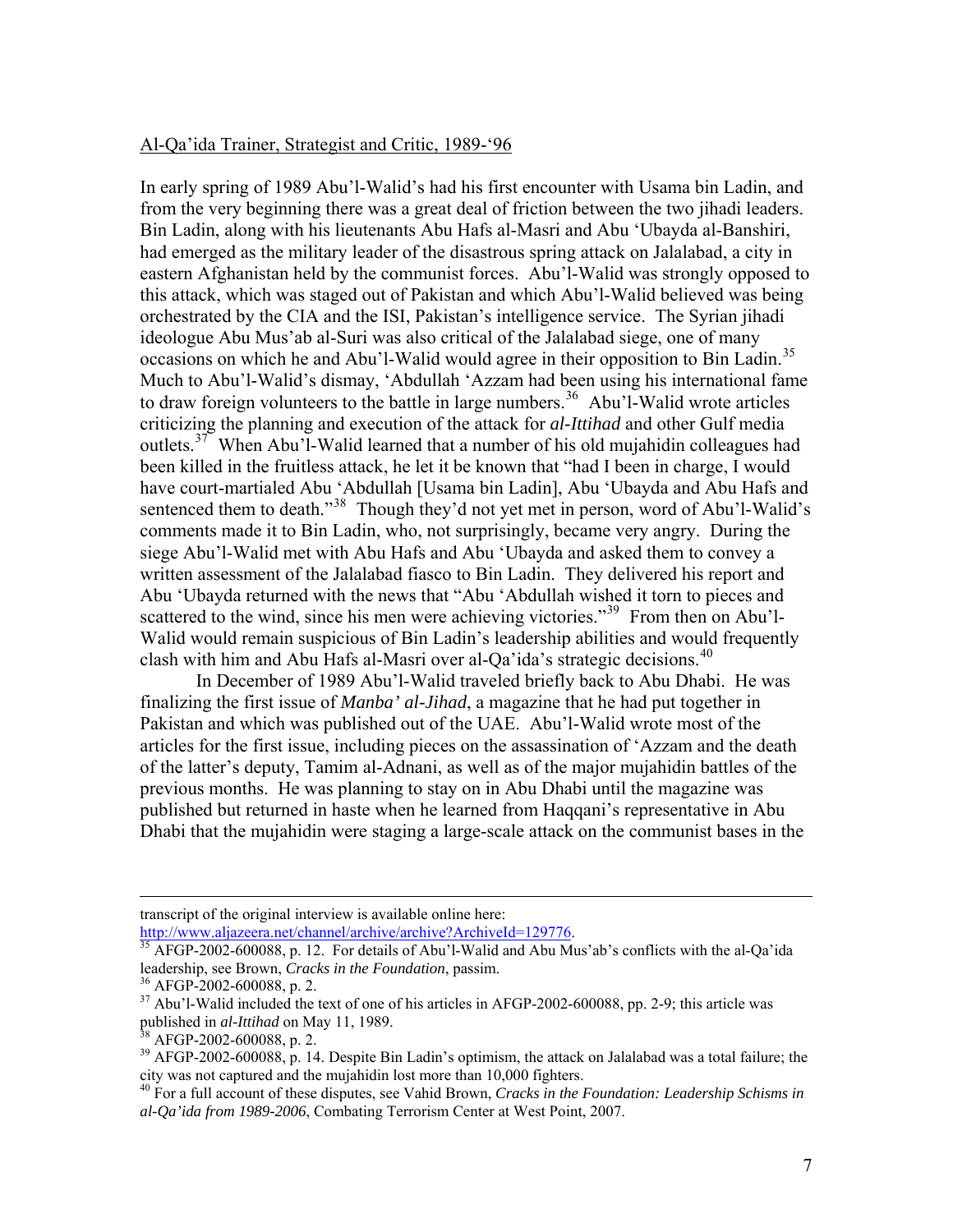mountains of Torghar.<sup>[41](#page-7-0)</sup> In January of the following year Abu'l-Walid had *Manba' al-Jihad* published by a press in Islamabad.<sup>[42](#page-7-1)</sup>

Abu'l-Walid suffered a number of personal losses in the first half of 1990. His son Khalid; an un-named orphan that he and his wife had adopted in 1988; and his longtime friends and fellow mujahidin Isma'il, 'Abd al-Rahman and 'Abd al-Manan all died of illness or battle wounds during this time. Coming soon after the death of his motherin-law, who died in 1988 in Peshawar, these losses weighed heavily on Abu'l-Walid and his wife Wafa'; in his diary for this period, Abu'l-Walid wrote that Afghanistan had begun to seem to him "like a huge cemetery just waiting for corpses," and he frequently recorded his fears for his and his family's future.<sup>[43](#page-7-2)</sup> Yet in the same period Abu'l-Walid was working on plans to conquer the town of Khost that included such ruthless ideas as poisoning the town's water supply in order to provoke a "civilian medical crisis" and force the populace to surrender.<sup>[44](#page-7-3)</sup>

In early 1990, after another meeting with his old colleague Abu Hafs, Abu'l-Walid was invited to address al-Qa'ida's Jihad Wal training camp in Khost as well as another camp across the border in Miranshah, North Waziristan.<sup>[45](#page-7-4)</sup> At Jihad Wal he lectured on the political situation in Afghanistan with Abu Mus'ab al-Suri, who, like Abu'l-Walid, would go on to hold a position in al-Qa'ida's Shura Council. Their class was a disaster; according to Abu'l-Walid, the audience, which included "all of the important cadres of the al-Qa'ida organization, including Usama bin Ladin," broke into arguing factions and began declaring different parties infidels (*takfir*).[46](#page-7-5) However, from this point on both Abu'l-Walid and Abu Mus'ab al-Suri would frequently provide training of various kinds at al-Qa'ida training camps.

In the middle of February a British journalist from the BBC whom Abu'l-Walid refers to simply as "Tim" arrived at Jalaluddin Haqqani's camp near Khost to interview the mujahidin commander. Being the only other English speaker Abu'l-Walid served as interpreter during the interviews.<sup> $47$ </sup> Tim stayed with the group for several days, during which time Haqqani led a successful campaign to win control of Torghar from the communist forces entrenched there. Abu'l-Walid explained the strategic importance of Torghar and predicted that, if they took control of it, Khost would fall within a month. Though the mujahidin did take Torghar it took more than a year to conquer Khost. Abu'l-Walid met Tim in Peshawar several months after the Torghar victory and the latter asked Abu'l-Walid about his false prediction; Abu'l-Walid blamed the failure to take Khost on U.S. and Pakistani interference.<sup>[48](#page-7-7)</sup>

<span id="page-7-0"></span><sup>41</sup> AFGP-2002-600090, pp. 10f.

<span id="page-7-1"></span><sup>42</sup> AFGP-2002-600090, p. 26.

<span id="page-7-2"></span><sup>43</sup> AFGP-2002-600092, pp. 1-5.

<span id="page-7-3"></span><sup>44</sup> AFGP-2002-600090, p. 27.

<span id="page-7-4"></span><sup>&</sup>lt;sup>45</sup> AFGP-2002-600090, pp. 2 and 28. The Jihad Wal course was given in January of 1990; the date of the course in Miranshah is not mentioned but was probably during the same month, as Abu Hafs communicated Usama bin Ladin's anger at the content of Abu'l-Walid's lectures (as well as for Abu'l-

<span id="page-7-5"></span>Walid's writings about the Jalalabad disaster) during a meeting with Abu'l-Walid in early February.<br><sup>46</sup> AFGP-2002-600090, p. 2. For more on this incident see Brown, *Cracks in the Foundation*, pp. 6f.<br><sup>47</sup> AFGP-2002-60009

<span id="page-7-7"></span><span id="page-7-6"></span><sup>&</sup>lt;sup>48</sup> AFGP-2002-600090, p. 36. Abu'l-Walid obviously disliked Tim and was especially put off by the latter's reserved bearing. After one occasion where Tim remained visibly unmoved by an incident that Abu'l-Walid found particularly moving, Abu'l-Walid wrote that he hoped that "a cluster bomb kills every journalist from has-been Britain" (ibid., p. 38).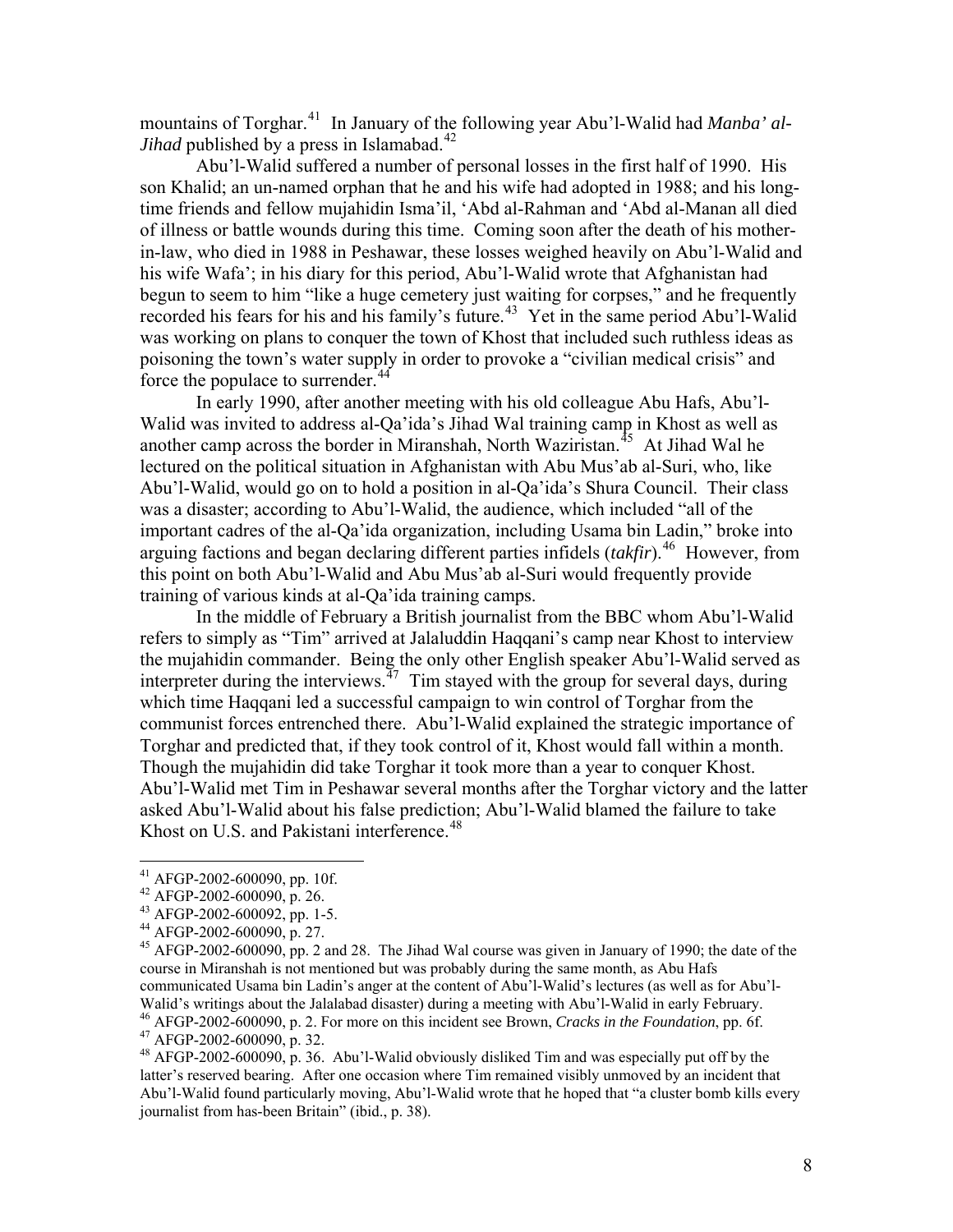During this same period Abu'l-Walid met several times with Abu Hafs to outline his plan to stage a continuous month-long rocket attack on the critically important Khost airstrip, a three-kilometer long landing area that had been an essential part of the Soviet supply line and remained so during the civil war against Najibullah. Abu'l-Walid convinced al-Qa'ida to provide support while he would serve as the field commander for the operation, but, as he detailed at great length and in daily diary entries during the operation, al-Qa'ida proved to be an utterly incompetent collaborator, forcing Abu'l-Walid throughout the airport attack to rely on his long-standing relationships with Haggani and Abu'l-Harith to obtain needed supplies and logistical support.<sup>[49](#page-8-0)</sup>

On 10 August 1990, a week before the attacks on the Khost airstrip began, Abu'l-Walid was taken for the first time to al-Qa'ida's Khallad Camp in the Bari region of the Pak-Afghan border area between Miranshah and Khost. This camp hosted advanced training courses in explosives. As he was driven into the area of the camp, explosions and gunfire erupted all around the vehicle, and Abu'l-Walid and his companions, thinking it was an ambush, flung themselves to the floor of their truck. It turned to be a training session that they'd interrupted, however, and soon thereafter the trainer emerged from a stand of trees, laughing at the visitors' reactions. This was Saif al-Adel, the Egyptian jihadi and a senior member of al-Qa'ida's military committee, whom Abu'l-Walid then met for the first time.<sup>[50](#page-8-1)</sup> He described Saif in his diary at the time as "thin, strong and full of energy," with "narrow Asian eyes that showed intelligence and cunning." A year and a half later Abu'l-Walid gave his daughter Asma' – fifteen years old at the time – in marriage to Saif al-Adel.<sup>[51](#page-8-2)</sup>

 Following his meeting with Saif al-Adel at the Khallad Camp, Abu'l-Walid proceeded directly to the hills above Khost to begin his assault on the Khost airstrip, moving from position to position and cooperating with the various Afghan and Arab factions operating in the area, including al-Qa'ida. He received several visits and communications from Abu Mus'ab al-Suri during the middle weeks of August.<sup>[52](#page-8-3)</sup> During one of these meetings Abu'l-Walid and Abu Mus'ab discussed the need for a magazine for the Arab mujahidin in Afghanistan that could disseminate useful ideological and tactical information.<sup>[53](#page-8-4)</sup> Though it is not clear whether they pursued such a venture at that time, in subsequent years they would collaborate in producing such literature for the Taliban.

Towards the end of August Abu'l-Walid was summoned back to Miranshah, Pakistan by Jalaluddin Haqqani, and Abu'l-Walid found that his wife and children had unexpectedly returned there from Islamabad. His wife Wafa' had moved their children to

<span id="page-8-0"></span><sup>&</sup>lt;sup>49</sup> More than eighty pages in length, the account of the Khost airstrip operation consists largely of excerpts from Abu'l-Walid's daily diaries that were compiled by him, with connecting narrative obviously written after the operation was over, in March of 1999; AFGP-2002-600092.

<span id="page-8-1"></span><sup>50</sup> For an in-depth profile of Saif al-Adel, see the Combating Terrorism Center's *Al-Qa'ida's (Mis)Adventures in the Horn of Africa*, Appendix B: IV, available online at

<span id="page-8-2"></span><http://ctc.usma.edu/aq/pdf/Saif.pdf>.<br><sup>[51](http://ctc.usma.edu/aq/pdf/Saif.pdf)</sup> AFGP-2002-600092, p. 13. In late 2003 Salim al-Balushi, a businessman from the United Arab Emirates with ties to al-Qa'ida, was arrested in Saudi Arabia and revealed that he'd been tasked by Saif al-Adel at some point in the past with buying jewelry in Dubai for his wife, Abu'l-Walid's daughter ("Former Arab Afghan Fighter with Links to Al-Qa'ida Arrested in Saudi Arabia," *al-Sharq al-Awsat*, December 7, 2003, Open Source Center [OSC] trans. GMP20031207000133.)

<span id="page-8-3"></span> $52$  AFGP-2002-600092, pp. 36ff., 45, 52.

<span id="page-8-4"></span><sup>53</sup> AFGP-2002-600092, p. 45.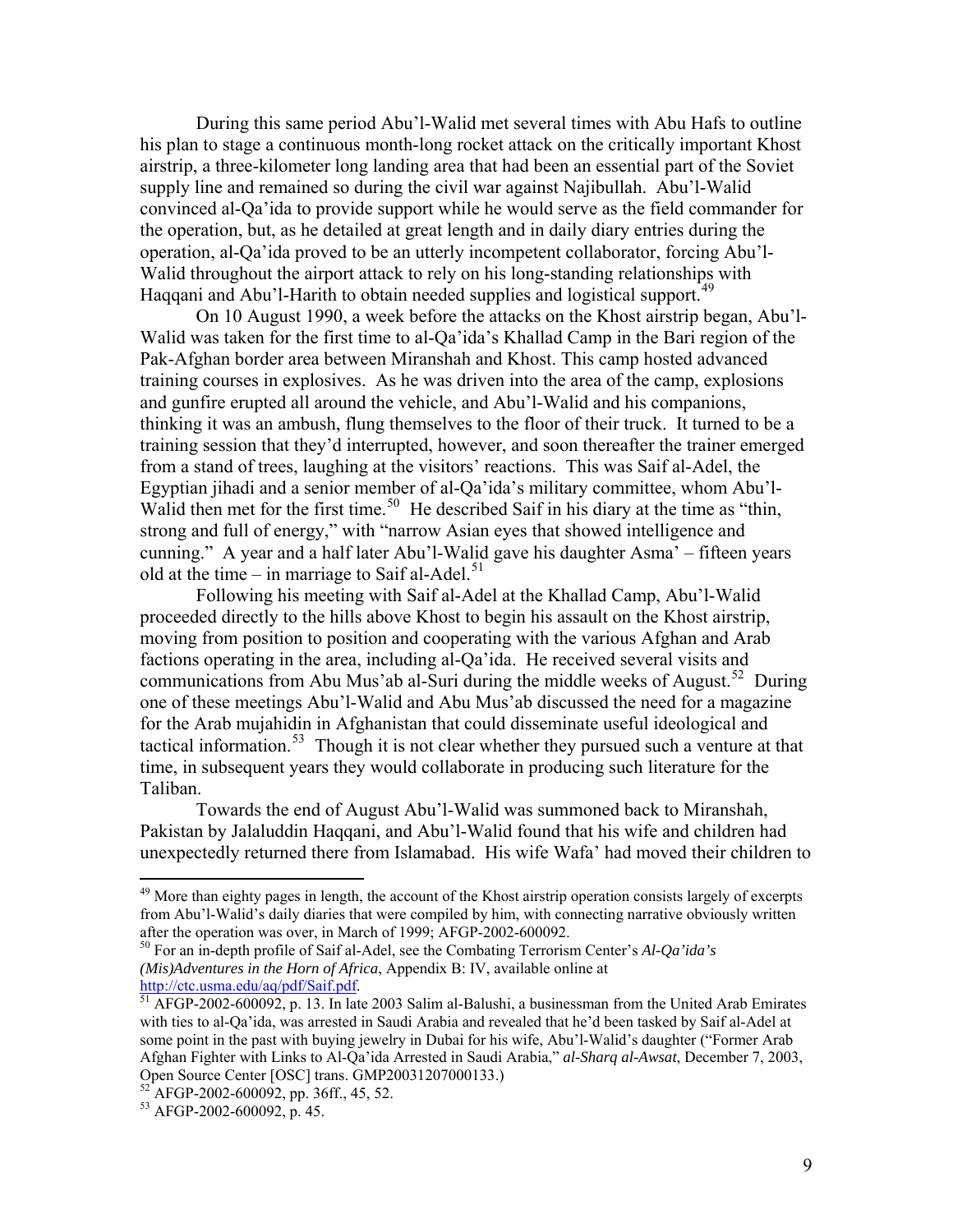the Pakistani capital in order to enroll them in a Saudi school there, but members of the school administration had allowed Saudi officials to interrogate the children about their father, asking about his whereabouts, activities and associates. Wafa' visited the Saudi Consulate in Islamabad to protest this but ultimately decided to withdraw the children and return to Miranshah. Abu'l-Walid writes that he began at this point to have increased security problems.<sup>[54](#page-9-0)</sup>

The rocket attacks on the Khost airstrip began on 16 August and continued until 11 September 1990. According to Abu'l-Walid, the Najibullah government forces lost dozens of AN-32 aircraft to the rockets – fourteen on 10 September alone.<sup>[55](#page-9-1)</sup> His diaries during this period record precise and extensive details for each day of the operation, which in the end was a qualified success.<sup>[56](#page-9-2)</sup> His attacks succeeded in forcing the communist supply planes to abandon the use of the airstrip, but the latter were soon thereafter able to begin using an alternative landing zone nearby that the mujahidin were unable to easily target. It would be another year before the city of Khost was captured by the mujahidin.

On September 5, 1990, Abu'l-Walid met al-Qa'ida leaders Abu Hafs al-Masri and Abu Usama al-Masri at one of the mujahidin command centers above Khost. They discussed the future of the jihad in Afghanistan.<sup>[57](#page-9-3)</sup> The prevailing view among al-Qa'ida's leadership at this time was that Afghanistan was not a suitable headquarters for the organization and Abu'l-Walid vehemently opposed this conclusion, arguing that al-Qa'ida should stay and support a decisive victory over the communist government and the establishment of an Islamist state.<sup>[58](#page-9-4)</sup> The following year Bin Ladin relocated his base to Khartoum, Sudan, and Abu'l-Walid stayed on in Afghanistan and continued to operate some of al-Qa'ida's training camps, though at a diminished capacity and with fewer human and material resources. He was extremely critical of Bin Ladin's decision to quit South Asia, accusing the leader of "abandoning al-Qa'ida's foundational objectives."<sup>[59](#page-9-5)</sup>

On 20 January 1993 a team of al-Qa'ida operatives was assembled at the home of Abu Hafs al-Masri in Peshawar, to be tasked with a mission to Kenya and Somalia.<sup>[60](#page-9-6)</sup>

1

 $54$  AFGP-2002-600092, p. 42.

<span id="page-9-1"></span><span id="page-9-0"></span><sup>55</sup> AFGP-2002-600092, p. 22.

<span id="page-9-2"></span> $56$  See AFGP-2002-600090 and AFGP-2002-600092; his diaries also record his frequent frustrations with al-Qa'ida, whose performance in supporting the operation "gave me no reason to have any confidence in them whatsoever" (AFGP-2002-600092, p. 22).

<span id="page-9-3"></span><sup>57</sup> AFGP-2002-600092, pp. 61f. For more on this meeting see Brown, *Cracks in the Foundation*, pp. 8f. This Abu Usama is quite possibly Ali Mohamed, the Egyptian jihadi who joined the U.S. Army in the 1980s and attempted to infiltrate the FBI (on whom see the in-depth profile at

[http://ctc.usma.edu/harmony/profile\\_pdf/Ali-Mohammed.pdf](http://ctc.usma.edu/harmony/profile_pdf/Ali-Mohammed.pdf)). According to testimony by Khaled Ibrahim, Ali Mohamed used the pseudonym "Abu Usama" while working as a trainer in an al-Qa'ida camp near Khost in 1992 (*U.S.A. v. Omar Abdel Rahman et al.*, S(5) 93 Cr. 181 (MBM), July 13, 1995, pp. 14291- 14293), and he was a close associate of Abu Hafs throughout the early 1990s. Writing in 2002, Abu'l-Walid heaped praise on Ali Mohamed as "the Egyptian-American army officer who did so much to train the Arabs. He introduced them to skills no one needed at the time, such as hijacking places and assassination" ("Summary of Book on 'Arab Afghans'," GMP20021018000145).

<span id="page-9-4"></span><sup>58</sup> See Brown, *Cracks in the Foundation*, pp. 8f. 59 AFGP-2002-600053, p. 31.

<span id="page-9-6"></span><span id="page-9-5"></span> $60$  "The Ogaden File," AFGP-2002-600104; known by the acronym MSK, the mission's purposes were to establish a base for training and operations in the Horn of Africa that could replace Afghanistan and to then extend training and support services to violent Islamist groups in the region. Al-Qa'ida failed on both counts, though the mission did enable al-Qa'ida to participate to some extent in the 1993 battle in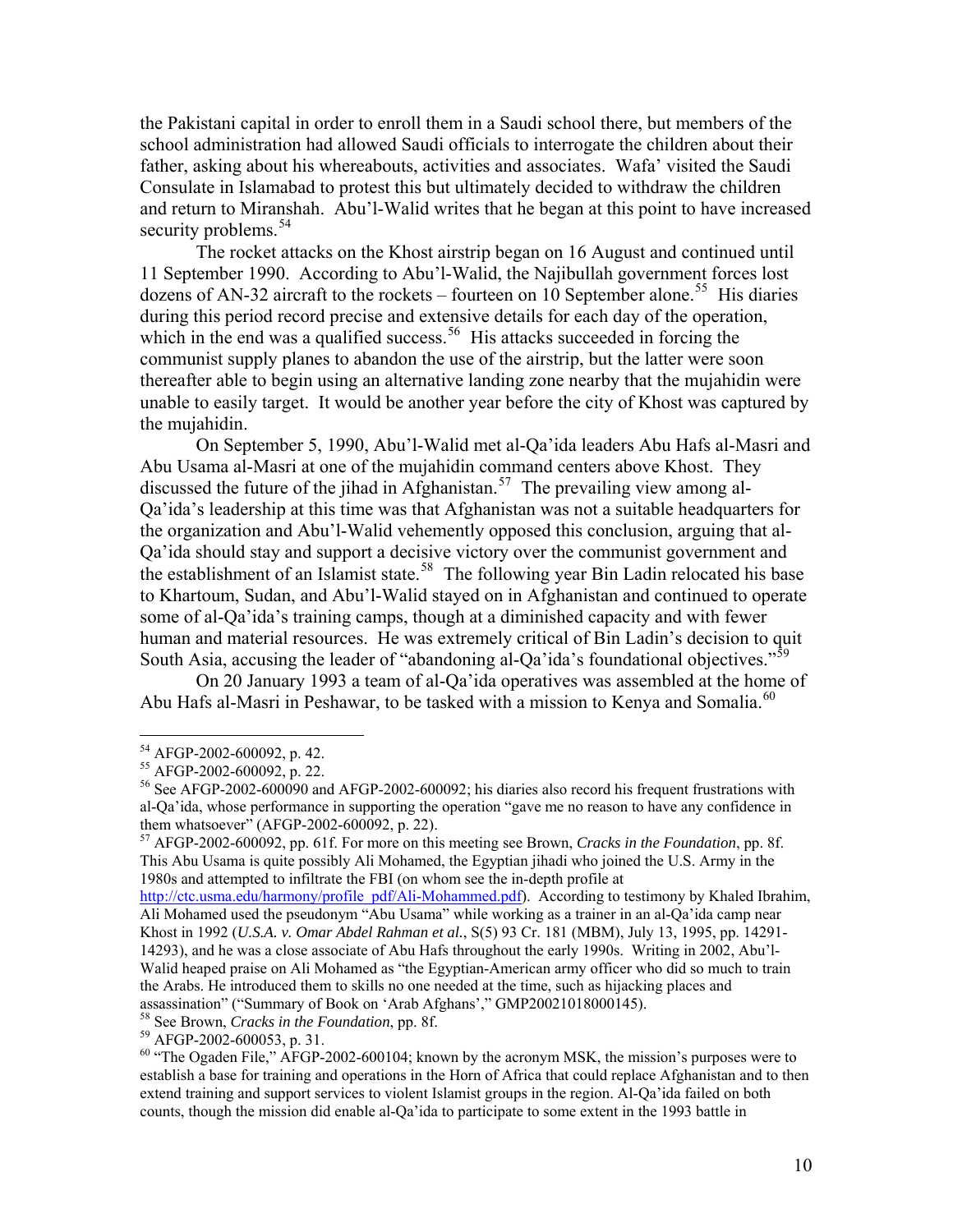According to the report of that meeting written by Sayf al-Islam al-Masri, the person chosen to lead the mission, Abu'l-Walid gave a training session that evening to those present on reconnaissance strategy; interestingly, Abu'l-Walid delivered the training in English.<sup>[61](#page-10-0)</sup> Later that year Abu'l-Walid wrote a series of five letters to this team of operatives and to the al-Qa'ida leadership in Africa generally. His letters are very critical of the latter, pointing out "a chronic error regarding political guidance" that plagued al-Qa'ida's activities in Afghanistan and continued to do so in Somalia.<sup>[62](#page-10-1)</sup> He warns that "waging jihad like a rhinoceros is stupid and futile" and reminds his addressees of "one your fatal mistakes, which is the hasty changing of strategic targets, whereby now every action is tactical and improvised. Despite whatever success some of these operations may have, the general lines of the course of action will vanish, lose their direction, and ultimately all of the gains that were made could be forfeited. This is an oppressive burden on our already afflicted *umma*."[63](#page-10-2)

 By this time Abu'l-Walid was directing a training program for Central Asian jihadis that was partially funded and staffed by al-Qa'ida, called the "Furqan Project," and his five letters to the Africa Corps include lengthy analyses of Central Asian politics and of the prospects for militant Islamist successes in the region. His trainees included cadres from the Islamic Movement of Uzbekistan (IMU) as well as members of Tajikistan's Nahda Party (also known as the Islamic Renaissance Party of Tajikistan), an Islamist political party that fought alongside other anti-government groups in the 1992- 1997 Tajikistan civil war.<sup>[64](#page-10-3)</sup> The Furqan Project used the existing training camps near Khost – Jihad Wal and al-Faruq<sup>[65](#page-10-4)</sup> – as well as an additional center established in the northern Afghan province of Kunduz.<sup>[66](#page-10-5)</sup> In two letters written from the Jihad Wal camp near Khost, al-Qa'ida operative Abu 'Ata al-Sharqi kept the al-Qa'ida leadership in Khartoum abreast of his activities in Afghanistan. He refers several times to Abu'l-

Mogadishu famously known as the "Black Hawk Down" incident. On the MSK operation and its failings see the Combating Terrorism Center, *Al-Qa'ida's (Mis)Adventures in the Horn of Africa*, available online at [http://ctc.usma.edu/aq/aqII.asp.](http://ctc.usma.edu/aq/aqII.asp) 61 AFGP-2002-600104, p. 1.

<span id="page-10-0"></span>

<span id="page-10-1"></span> $62$  AFPG-2002-600053, p. 1. All five of the letters in this Harmony document were unmistakably written by Abu'l-Walid, though in four of them he uses the pseudonym Hassan al-Tajiki. He appears not to have been too concerned about hiding his identity, however, since in the third letter, which is signed Hassan al-Tajiki, he encloses a letter addressed to the Nahda leadership which is signed Abu'l-Walid, clearly identifying both letters as having one and the same author. In the fifth letter, "Hassan al-Tajiki" refers to his age and Egyptian origins as well.

<span id="page-10-2"></span><sup>63</sup> AFGP-2002-600053, p. 14. (The *umma* is the global Muslim community, irrespective of national borders.)

<span id="page-10-3"></span><sup>64</sup> Jamal al-Fadl also testified to al-Qa'ida's training and support of the Nahda movement; *U.S. v. Usama Bin Laden et al.*, *S*(7) 98 Cr. 1023, S.D.N.Y., February 7, 2001, pp. 354f.<br><sup>65</sup> There were two al-Qa'ida camps by this name; the one near Khost was the earlier of the two, and was

<span id="page-10-4"></span>established during the anti-Soviet jihad; the second al-Faruq camp was established near Kandahar after al-Qa'ida relocated to Afghanistan from Sudan. See Hamid, "The Story of the Afghan Arabs from the Time of their Arrival in Afghanistan until their Departure with the Taliban," part 4, *al-Sharq al-Awsat*, December 11, 2004.

<span id="page-10-5"></span><sup>&</sup>lt;sup>66</sup> AFGP-2002-600053, p. 18. Abu'l-Walid wrote the memoir "Chatting on the Rooftop of the World" in 1994 while working on the Furqan project at the al-Faruq camp. For the text of the memoir see AFGP-2002-600087, AFGP-6000088 and AFGP-2002-600970; lengthy excerpts were published in seven installments by Muhammad al-Shafi'i in *al-Sharq al-Awsat*, October 24-30, 2006, and were subsequently translated by OSC (formerly known as FBIS).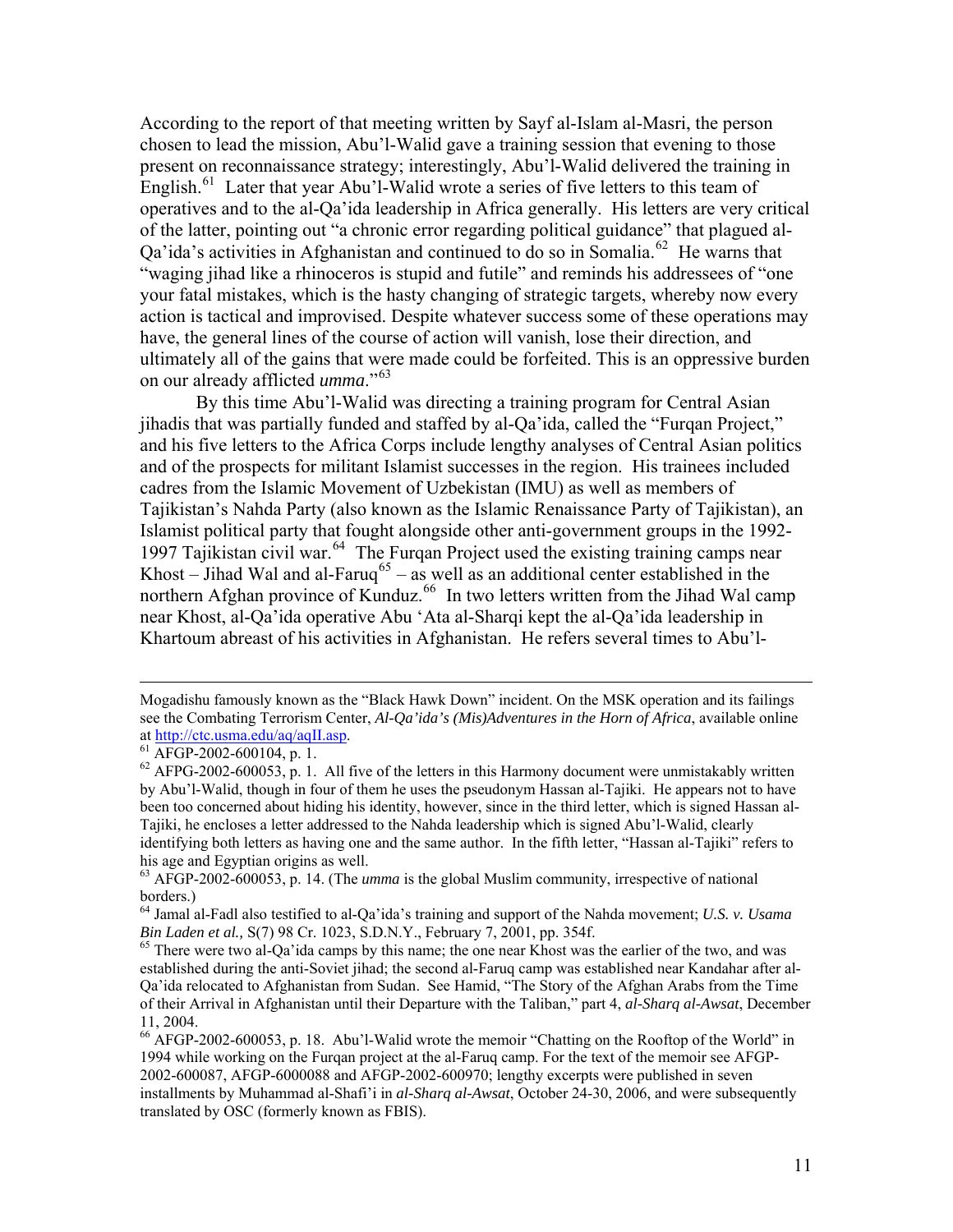Walid, identifies him as the commander of the Furqan Project, and conveys a number of requests and criticisms from Abu'l-Walid to leadership in Sudan.<sup>[67](#page-11-0)</sup> In early fall of 1994 the al-Qa'ida leadership in Africa directed the remaining operatives at camps in Afghanistan to pull up stakes and proceed to Khartoum. In his second letter, dated 4 September 1994, Abu 'Ata thanks al-Qa'ida's military commander (probably either Abu 'Ubayda al-Banshiri or Abu Hafs al-Masri) for pulling them out of Afghanistan but conveys Abu'l-Walid's deep dismay at this decision and his request for a reconsideration. Abu'l-Walid refers to this in a letter of his own, in which he asks "that you temporarily freeze your decision to withdraw the cadres until you have the opportunity to discuss the entire matter once more with a representative that will come to you specifically for this purpose."[68](#page-11-1) It was not to be, however, and Abu'l-Walid and the rest of the camp leaders left for Khartoum by the beginning of 1995. Less than a year later they were back in Afghanistan, along with Bin Ladin and the rest of the al-Qa'ida leadership, who had been ordered to leave Sudan and had no other choice but to take refuge with the newlyascendant Taliban.

## Between al-Qa'ida and the Taliban, and the Iranian Detention, 1996-2007

When al-Qa'ida returned to Afghanistan in 1996 the Taliban appeared to have accomplished what Abu'l-Walid had lobbied for in the early 1990s: the final rout of all communist forces and the establishment of an Islamist state. It is thus not surprising that Abu'l-Walid's loyalties were divided from this point on between Bin Ladin and the Taliban leader Mullah Muhammad 'Umar, with whom Abu'l-Walid became increasingly close. For the next six years Abu'l-Walid would wear several hats: Taliban propagandist, foreign correspondent, and al-Qa'ida trainer and strategist.

 Along with his longtime associate Abu Mus'ab al-Suri, Abu'l-Walid became a member of Mullah 'Umar's inner circle soon after the relocation to Afghanistan. The two writers were responsible for publishing the Taliban's official propaganda organ, *al-Imarah*. Abu'l-Walid and Abu Mus'ab issued the Arabic-language version of the magazine, and Abu'l-Walid remained the editor until a few days before the collapse of the Taliban in the wake of the American invasion of  $2001<sup>69</sup>$  $2001<sup>69</sup>$  $2001<sup>69</sup>$  Abu'l-Walid was also involved in an English-language version, entitled *The Islamic Emirate*, which like the Arabic version was issued out of Kandahar. On 1 December 2000 Abu'l-Walid published a lengthy issue of *The Islamic Emirate* dedicated to Mullah 'Umar's recent ban on opium production, in which he authored a long article questioning the lack of international support for this ban and suggesting that an international conspiracy led by the United States was behind it.<sup>[70](#page-11-3)</sup>

 Beginning in 1998 Abu'l-Walid also worked as a foreign correspondent for al-Jazeera, the Qatar-based satellite television network, a position he appears to have held

1

<sup>67</sup> AFGP-2002-600106 and AFGP-2002-800581.

<span id="page-11-0"></span><sup>68</sup> AFGP-2002-600053, p. 31.

<span id="page-11-2"></span><span id="page-11-1"></span><sup>69</sup> Muhammad al-Shafi'i, "Al-Qa'ida's Sayf al-Adl Recalls US Bombardment, Accuses Taliban of Betrayal," *al-Sharq al-Awsat*, October 29, 2003.<br><sup>70</sup> This issue was picked up by FBIS (now OSC) and redistributed as "Afghanistan: Journal Condemns US,

<span id="page-11-3"></span>Russian Role in World Narcotics Trafficking," IAP20010302000022.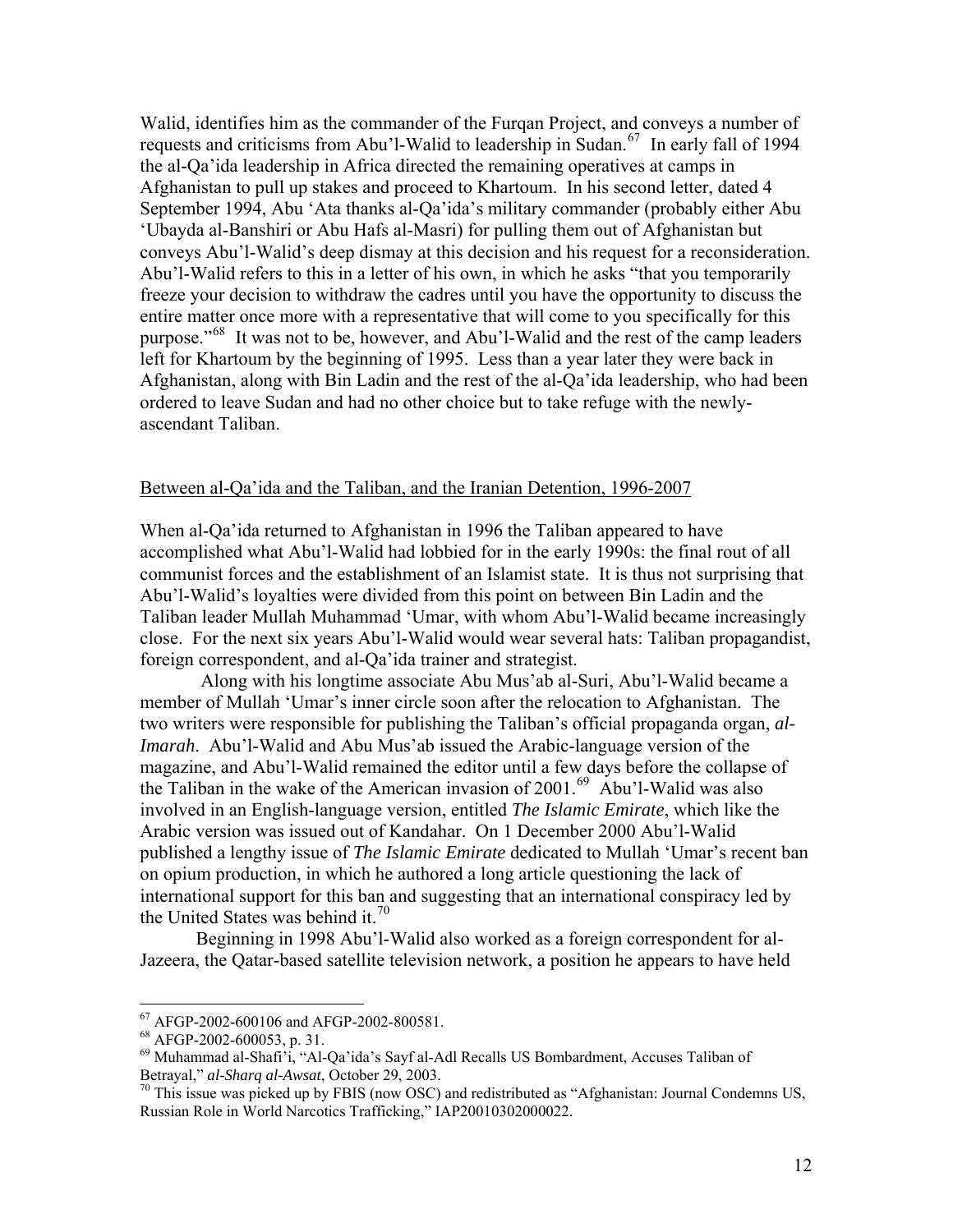until late  $2001$ .<sup>[71](#page-12-0)</sup> He reported on both the Taliban and the increasingly famous Bin Ladin. In a telephone interview in January 2001, Abu'l-Walid (credited as "Mustafa Hamid, Kandahar correspondent") discussed Bin Ladin's son's recent marriage and answered questions about the relationship between Bin Ladin and the Taliban at that time. While he said that Bin Ladin and Mullah 'Umar had intimate personal and social relations, he noted that the al-Qa'ida leader was banned by Mullah 'Umar from all political and military activities.[72](#page-12-1)

 During this same period Abu'l-Walid worked as a leading trainer in al-Qa'ida's al-Faruq Camp on the outskirts of Kandahar. In February of 2001, Abu'l-Walid submitted a long hand-written list of questions posed by camp trainees over the course of several recently held training sessions; many of these training sessions were held during the summer of 2000.<sup>[73](#page-12-2)</sup> The list of questions was submitted to the supervisory leadership committee for al-Faruq, which consisted of Usama bin Ladin, Abu Hafs al-Masri and Abu'l-Walid himself. The questions demonstrate the growing anxieties during this period among al-Qa'ida's foot soldiers-in-training about the organization's relationship with the Taliban and Bin Ladin's stated enmity for the United States. Many trainees feared an imminent attack from the American military, despite the fact that many of these same trainees give clear indications of their ignorance of the unfolding  $9/11$  plot.<sup>[74](#page-12-3)</sup> In the accompanying notes, Abu'l-Walid raises some of his own concerns about these matters and refers again to his perennial frustrations with al-Qa'ida's administrative problems.<sup>[75](#page-12-4)</sup>

Following the 9/11 attacks, a project which Abu'l-Walid had strongly and consistently opposed, the United States invaded Afghanistan and Abu'l-Walid, along with a contingent of al-Qa'ida leaders that included his son-in-law Saif al-Adel, fled south to Iran; eventually this entire group was reportedly put under house arrest by Iranian authorities and remains so to this day.[76](#page-12-5) For much of 2002 Abu'l-Walid wrote for a variety of newspapers and media outlets, using the pseudonym Hashim al-Makki. Much of what he wrote was devoted to condemning Bin Ladin's "catastrophic leadership."<sup>[77](#page-12-6)</sup> A number of his articles written as Hashim al-Makki were published by *al-Sharq al-Awsat* in early 2002, and he gave that paper an interview using this name as

<span id="page-12-0"></span> $71$  The present author sent a number of inquiries to al-Jazeera about Abu'l-Walid's employment with them but received no response. The *al-Sharq al-Awsat* reporter Muhammad al-Shafi'i, in a profile of Abu'l-Walid written for that newspaper in February of 2007, wrote that *al-Sharq al-Awsat* had also made numerous inquiries to al-Jazeera about Abu'l-Walid but "to no avail" (Shafi'i, "The Story of Abu Walid al-Masri").

<span id="page-12-1"></span><sup>72 &</sup>quot;Al-Jazirah Correspondent Interviewed on Wedding of Bin-Ladin's Son," *Al-Jazeera*, "Today's Harvest" program, 9 January 2001, OSC trans. GMP20010109000220.

 $3$  AFGP-2002-801138, pp. 195ff.

<span id="page-12-3"></span><span id="page-12-2"></span> $^{74}$  Ibid. For discussion of these camp questionnaires, the al-Qa'ida/Taliban relationship and the controversy in the organization caused by Bin Ladin's decision to target the American homeland, see Brown, *Cracks in the Foundation.*<br><sup>75</sup> See Brown, *Cracks in the Foundation*, p. 13.<br><sup>76</sup> Saif al-Adel, "Detained al-Qa'ida Leader Sayf al-Adl Chronicles Al-Zarqawi's Rise in Organization,"

<span id="page-12-5"></span><span id="page-12-4"></span>*al-Quds al-`Arabi*, May 21-22, 2005, OSC trans. GMP2005060637100. The nature of the "detention" of the al-Qa'ida leaders held by Iran is unclear; both Abu'l-Walid and Saif al-Adel have been able to publish lengthy works from their location(s) in Iran; see the Harmony profile of Saif al-Adel, available online at [http://ctc.usma.edu/harmony/profile\\_pdf/Saif.pdf.](http://ctc.usma.edu/harmony/profile_pdf/Saif.pdf) [77](http://ctc.usma.edu/harmony/profile_pdf/Saif.pdf) See Brown, *Cracks in the Foundation*, for a discussion of this criticism.

<span id="page-12-6"></span>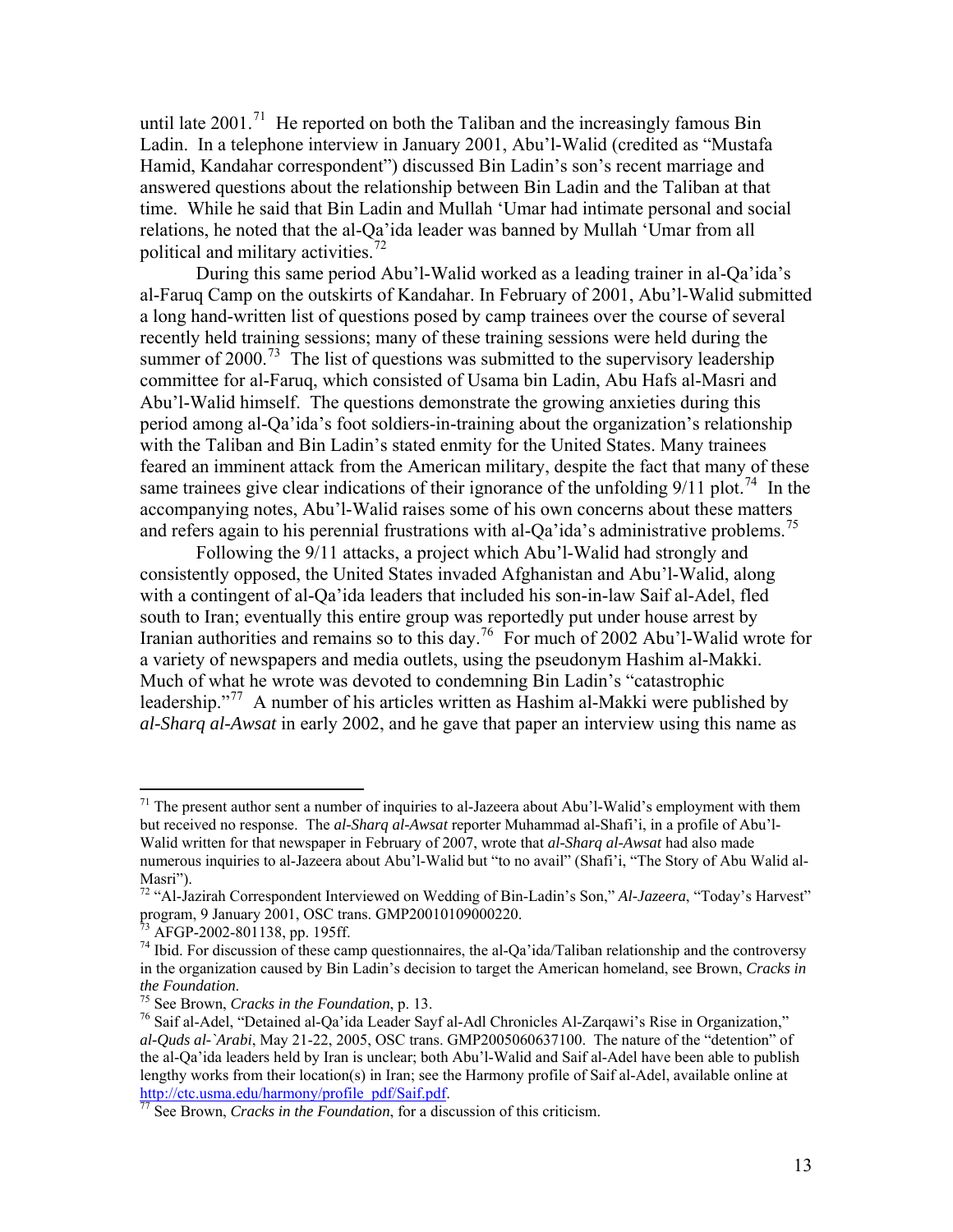well, discussing the rivalry between Bin Ladin and Mullah 'Umar.<sup>[78](#page-13-0)</sup> In May of 2002 "Hashim al-Makki" reported on the death of Abu Hafs al-Masri and on the course of the war in Afghanistan.<sup>[79](#page-13-1)</sup> He also reported in that month that the son of 'Umar 'Abd al-Rahman, the "Blind Sheikh" of the Egyptian Islamic Group, survived an American air strike on his home in Kandahar.<sup>[80](#page-13-2)</sup> On the first anniversary of 9/11 "Hashim al-Makki" released a lengthy critical history of al-Qa'ida and the Taliban, from the end of the anti-Soviet jihad to the fall of the Taliban in the wake of the American invasion, entitled "A Cross in the Sky over Kandahar" (*Salib fi sama' Qandahar*).<sup>[81](#page-13-3)</sup> Parts of this work were serially published by *al-Sharq al-Awsat* as "The Story of the Afghan Arabs from their Arrival in Afghanistan to their Departure with the Taliban.<sup>8[82](#page-13-4)</sup> The book is not only extremely critical of Usama bin Ladin and his lieutenants Abu Hafs al-Masri and Abu 'Ubayda al-Banshiri; it also brought into the open for the first time many of the internal debates and divisions that had riven the al-Qa'ida organization over the years.<sup>[83](#page-13-5)</sup>

The publication of these details created a storm of controversy in the Islamist community. Usama Rushdi, former leader of the Egyptian Islamic Group (*al-Jama'a al-Islamiyya*) and operator of *al-Mahrusa*, which first published "A Cross in the Sky over Kandahar," published criticism of "Hashim al-Makki" on his website and in response to Dutch calls for his deportation.<sup>[84](#page-13-6)</sup> The Egyptian lawyer and author Muntasir al-Zayyat, said that "despite the feeling inside me that al-Makki wants reform, he has to follow the right channels to convey his advice, and observe the rules of *shari'a* when he gives it."<sup>[85](#page-13-7)</sup> Hani al-Siba'i, the Egyptian Islamist director of the London-based al-Maqreze Center for Historical Studies, accused Abu'l-Walid of having "exaggerated the issue of self-criticism and turned it into a personal issue."<sup>[86](#page-13-8)</sup>

 Abu'l-Walid was last heard from on 6 December 2002, when he published in *al-Mahrusa* a lengthy appeal to Bin Ladin, whom Abu'l-Walid had heard may have fled to

<span id="page-13-0"></span><sup>78</sup> This interview was published in a 24-page supplement in a *al-Sharq al-Awsat* special issue on the first anniversary of 9/11, September 11, 2002.

<span id="page-13-1"></span><sup>&</sup>lt;sup>79</sup> Muhammad al-Shafi<sup>7</sup>i, "Fundamentalist Website Cited on Death of Al-Qa'ida's Abu Hafs in Afghanistan," *al-Sharq al-Awsat*, May 7, 2002, OSC trans. GMP20020507000060.

<span id="page-13-2"></span><sup>&</sup>lt;sup>80</sup> "Islamic Group Spiritual Leader's Son Reportedly Survives US Attack," *al-Quds al-Arabi*, May 7, 2002, OSC trans. GMP20020508000041.

<span id="page-13-3"></span><sup>81</sup> Originally posted to a (now defunct) London-based Islamist website, *al-Mahrusa* ([www.elmahrosa.net\)](http://www.elmahrosa.net/), the Arabic text can currently be downloaded from various file sharing sites and online discussion fora. For summaries of the work see Muhammad al-Shafi'i, "Al-Qa'ida 'Ideologue' Reveals Years-Long Controversy on Using WMD Against US," *al-Sharq al-Awsat*, September 12, 2002; and "Summary of Book on 'Afghan Arabs'," FBIS report GMP20021018000145.<br><sup>82</sup> al-Sharq al-Awsat, December 8-14, 2004.

<span id="page-13-6"></span><span id="page-13-5"></span><span id="page-13-4"></span><sup>&</sup>lt;sup>83</sup> For details see Brown, *Cracks in the Foundation*, passim.<br><sup>84</sup> Muhammad al-Shafi'i, "Former Egyptian Islamic Group Official Views Expulsion Calls," al-Sharq al-*Awsat*, December 9, 2002. The Dutch Justice Ministry was at the time re-evaluating Rushdi's application for political asylum in the wake of charges that he had links with al-Qa'ida.

<span id="page-13-7"></span><sup>85</sup> Muhammad al-Shafi'i, "Disputes Among Fundamentalists over 'Afghan Arab' Ideologue's Criticism of Bin Ladin's 'Unwise' Action," *al-Sharq al-Awsat*, December 9, 2002. In the same article Ahmad Musallam, an Egyptian Islamist living in London, had harsher words for Abu'l-Walid, saying "God spare us the evils of al-Makki."

<span id="page-13-8"></span><sup>86 &</sup>quot;More than One Opinion," *al-Jazeera TV*, December 13, 2002; transcript of episode translated by FBIS, GMP20021214000130.